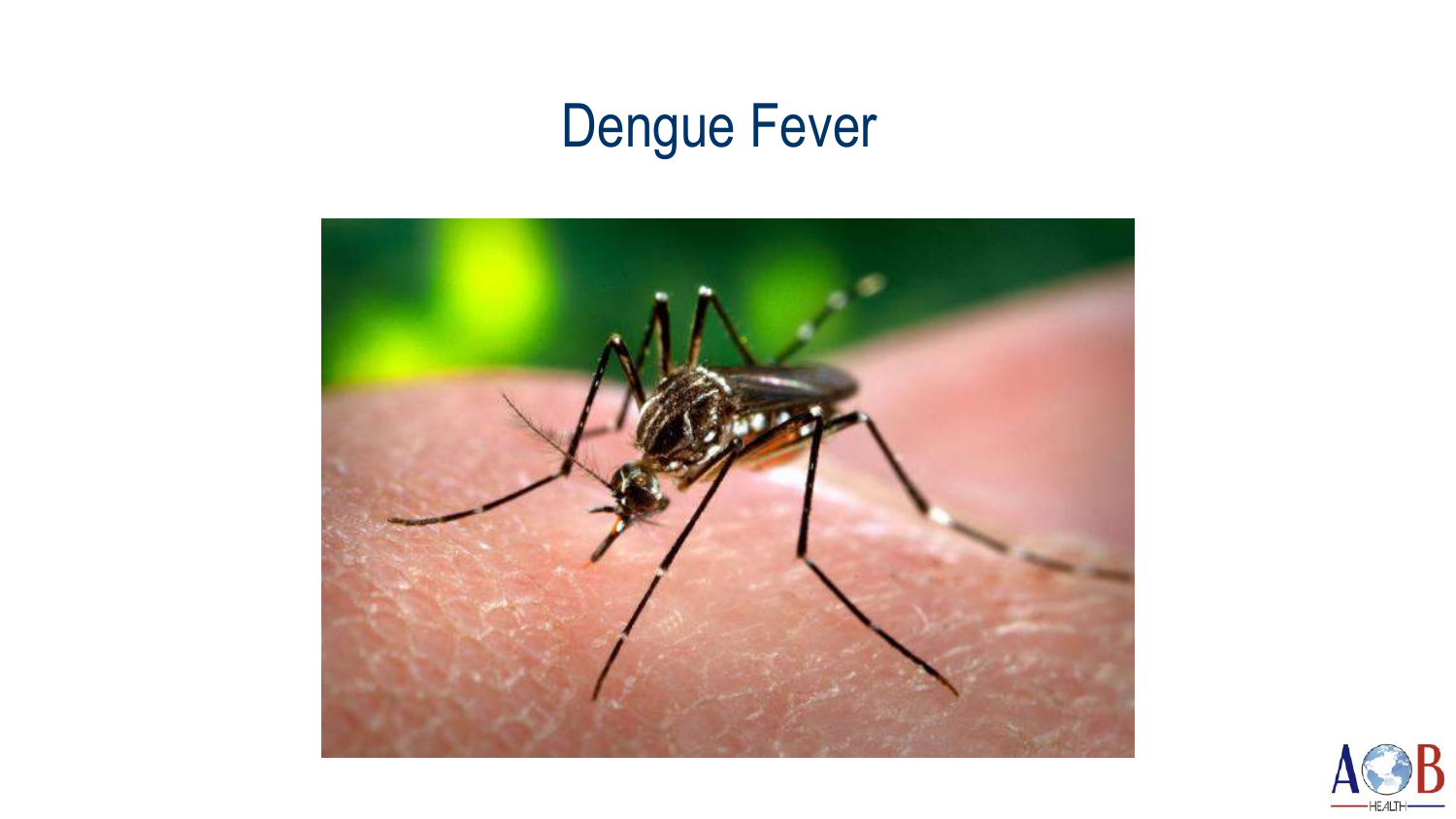#### Where is dengue fever found?

- Dengue fever is an acute, epidemic, febrile disease, provoked by a virus (flavivirus) and transmitted to man by a mosquito - *Aedes aegyptis*.
- Rarely fatal, dengue fever is also known as "break bone fever" because of the severe muscular and joint pains that it provokes.
- There are 4 serotypes of this flavivirus, known as DENV 1, DENV 2, DENV 3 and DENV 4.
- All 4 serotypes can provoke the disease.

#### Flavivirus



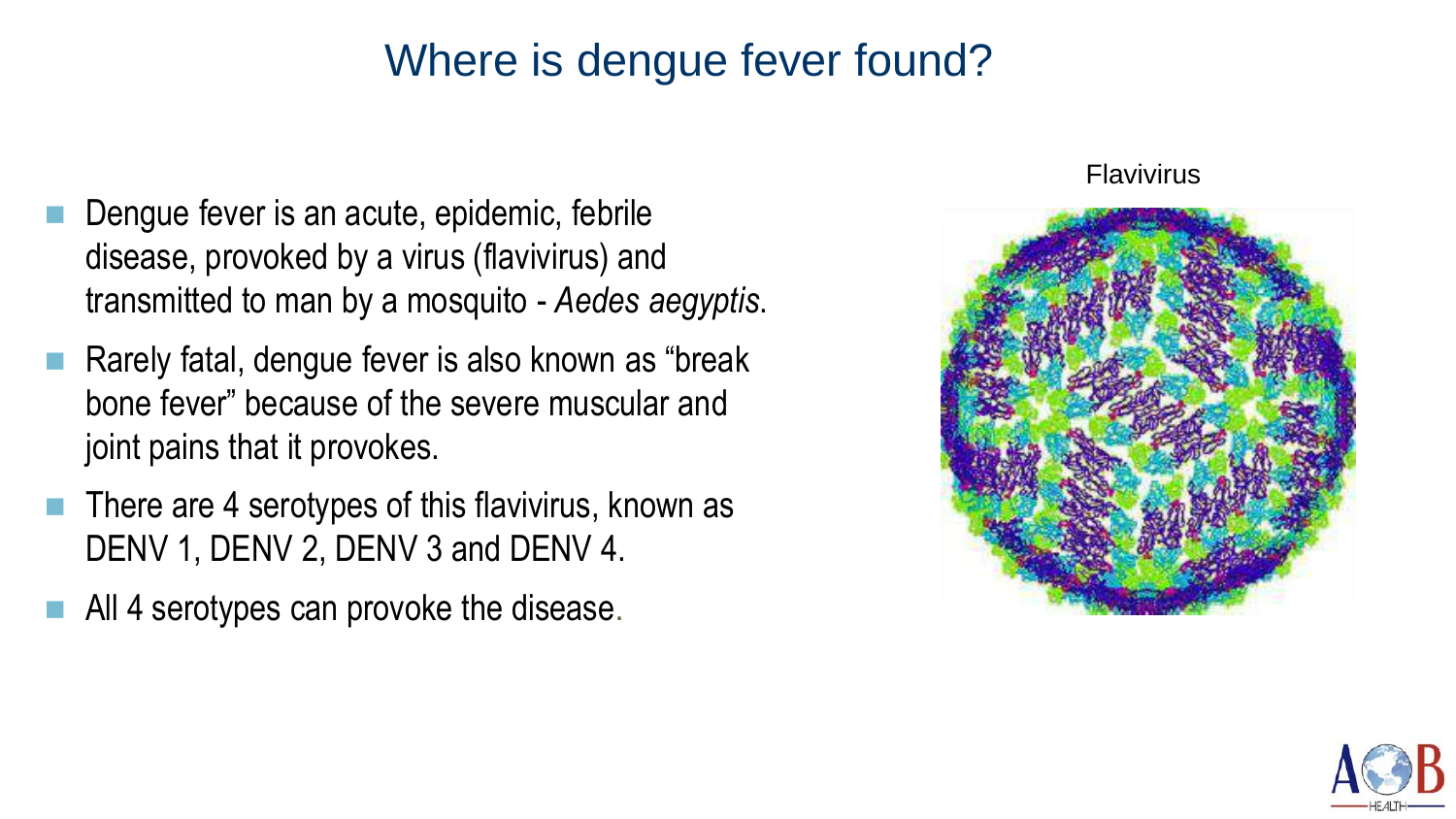#### What is dengue fever?

- An infection with one serotype usually provides lifelong immunity ONLY to that serotype – not to the 3 other serotypes.
- A person who has been infected with one serotype has a greater chance of developing the severe hemorrhagic form of the disease if they are infected with another dengue serotype.



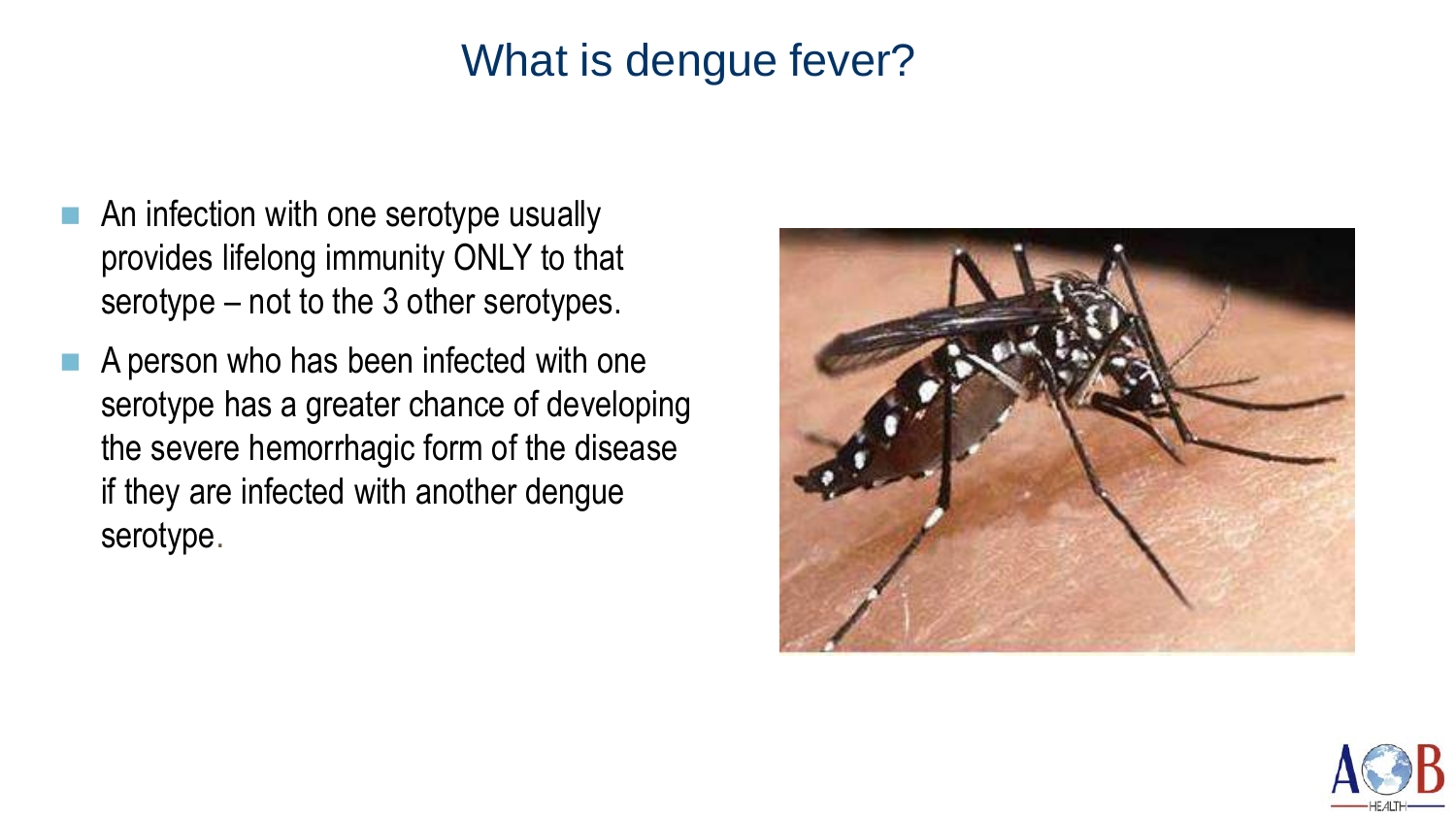#### What is dengue fever?

- **Dengue fever is a hemorrhagic fever from the** same family as:
	- Ebola fever
	- Yellow fever
	- Lassa fever
	- Japanese encephalitis
	- Marburg fever
	- Rift Valley fever
	- Hantaan virus
	- Crimean Congo fever



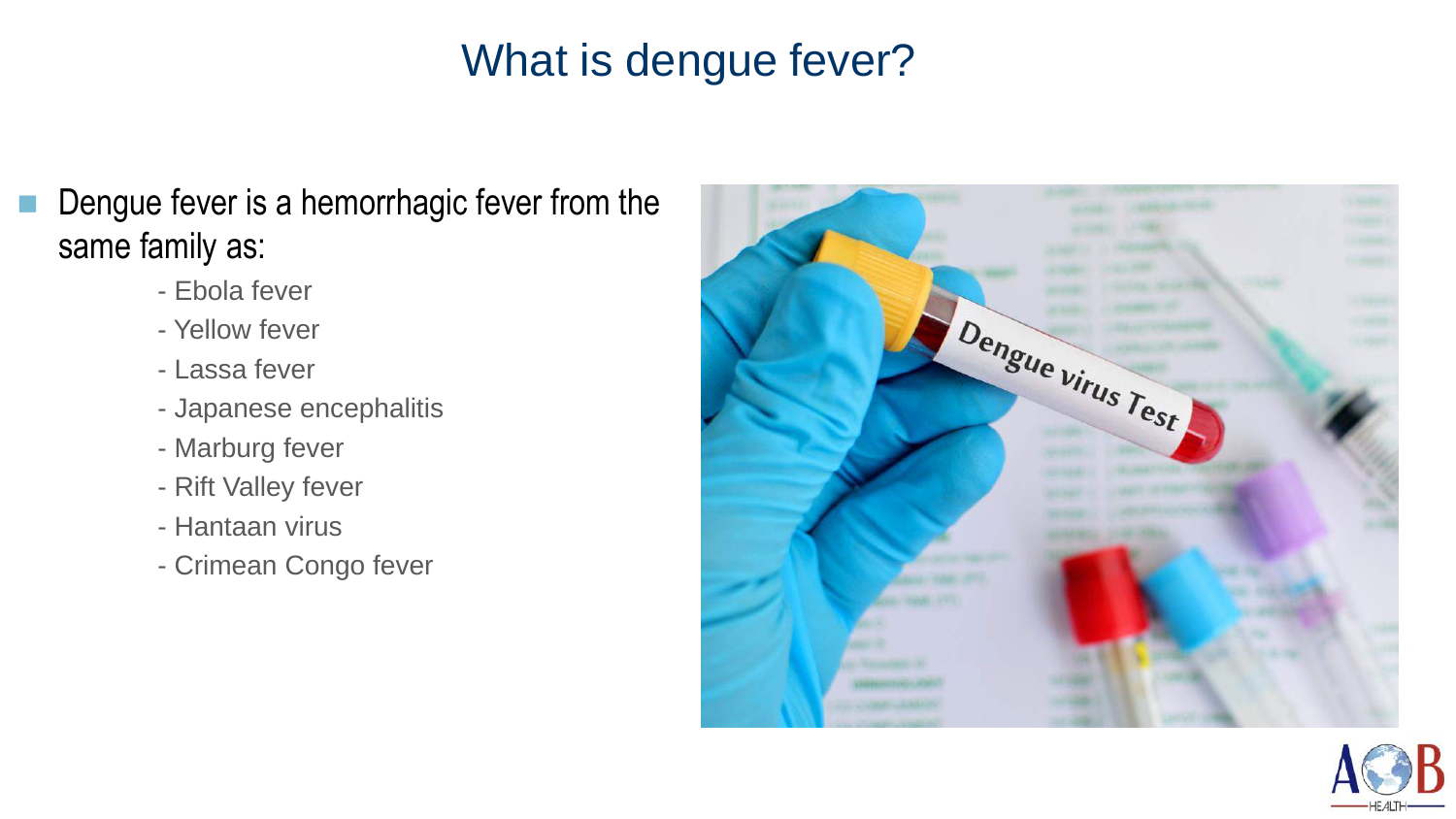#### Where is dengue fever found?

- Dengue fever is endemic in all tropical regions of the world and found in more than 110 countries.
- It is very common in:
	- Caribbean countries (with the exception of Cuba and the Cayman Islands)
	- Central and South America
	- India and Southeast Asia
	- Pacific including Australia
	- Tropical Africa
	- Some parts of the USA.



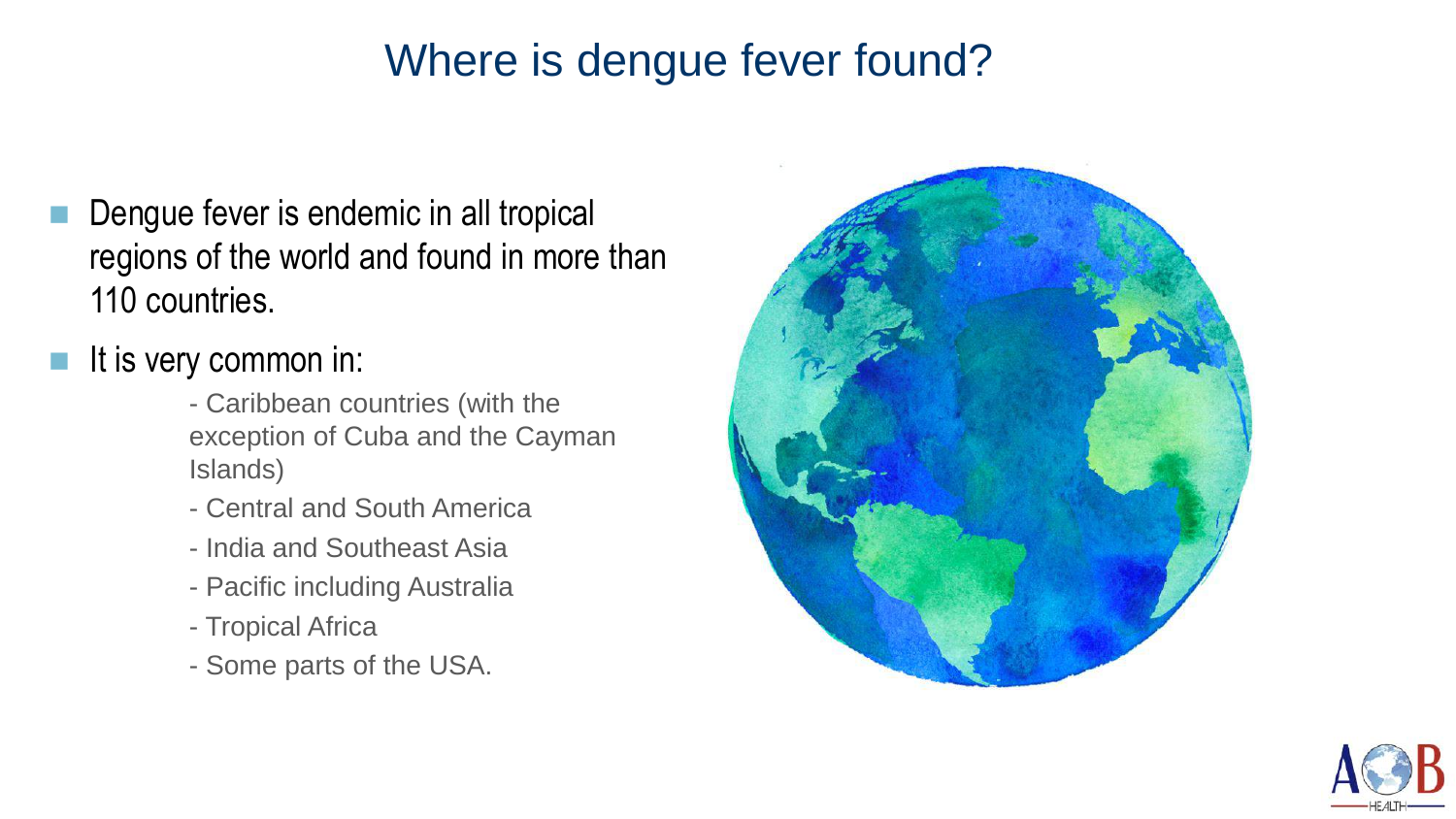#### Where is dengue fever found?

- Approximately 100 million people each year around the world are infected by dengue fever.
- Mortality represents less than 1% of the cases.





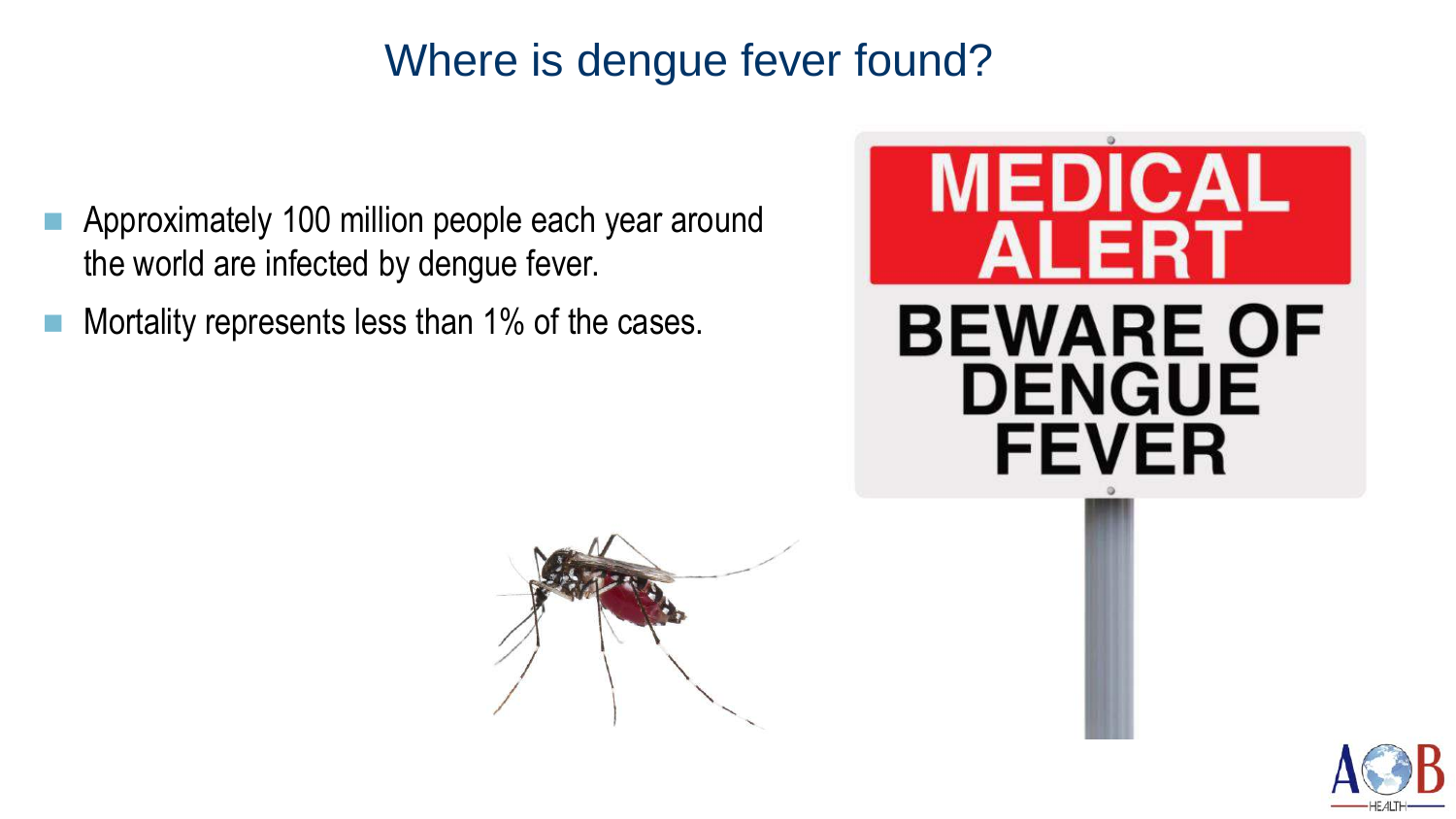### **Transmission**

- **The Aedes mosquito initially feeds on** the blood of a monkey or man, carrier of the dengue virus, and then reinoculates the virus in another victim.
- Aedes is the same mosquito that transmits chikungunya and Zika fever.



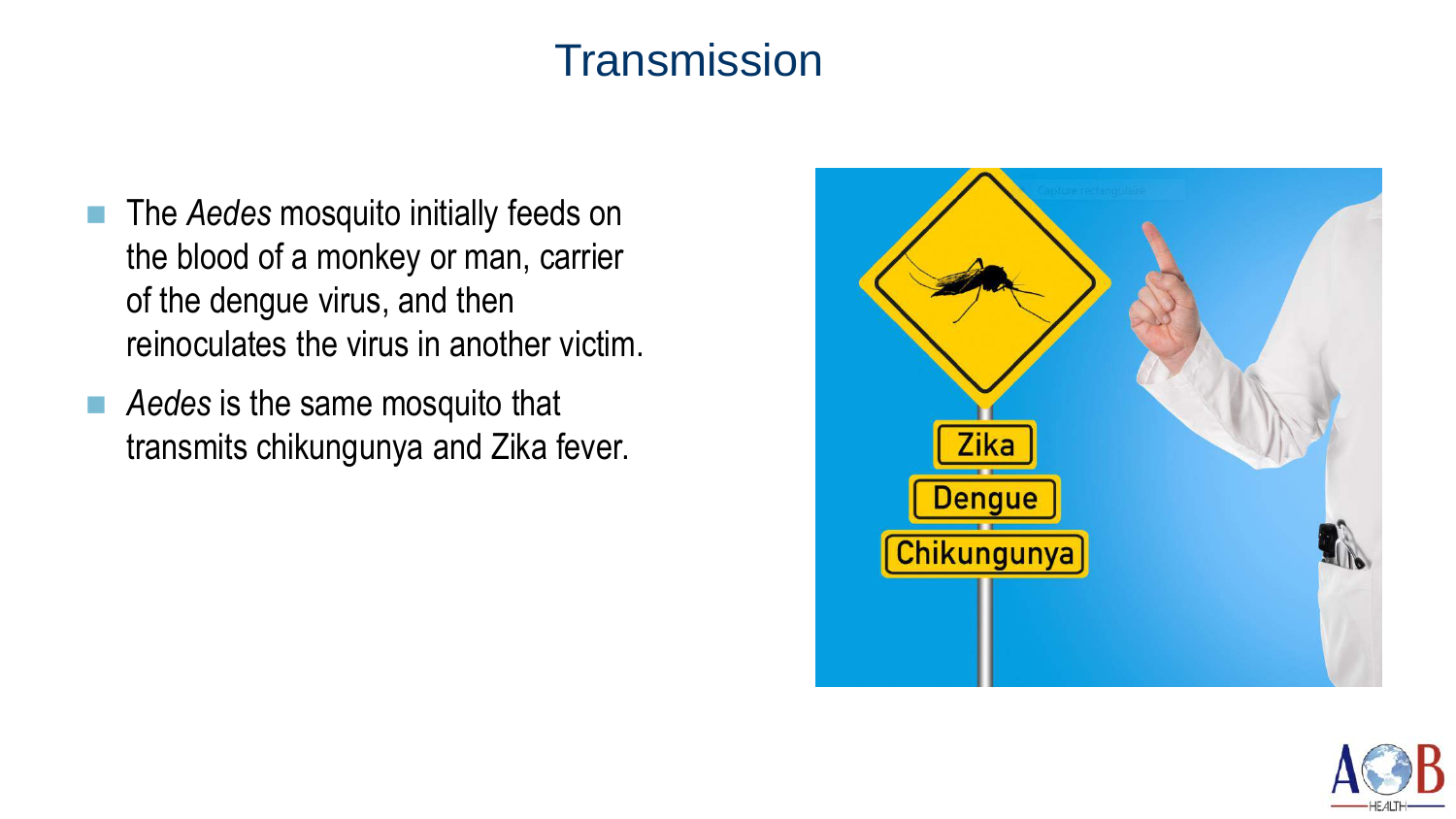#### **Transmission**

- $\blacksquare$  Humans are the primary host of the virus but it is also found in nonhuman primates.
- $\blacksquare$  Note that the dengue virus can also be transmitted from one infected human to another by blood transfusions or organ transplants as well as from an infected mother to her fetus.



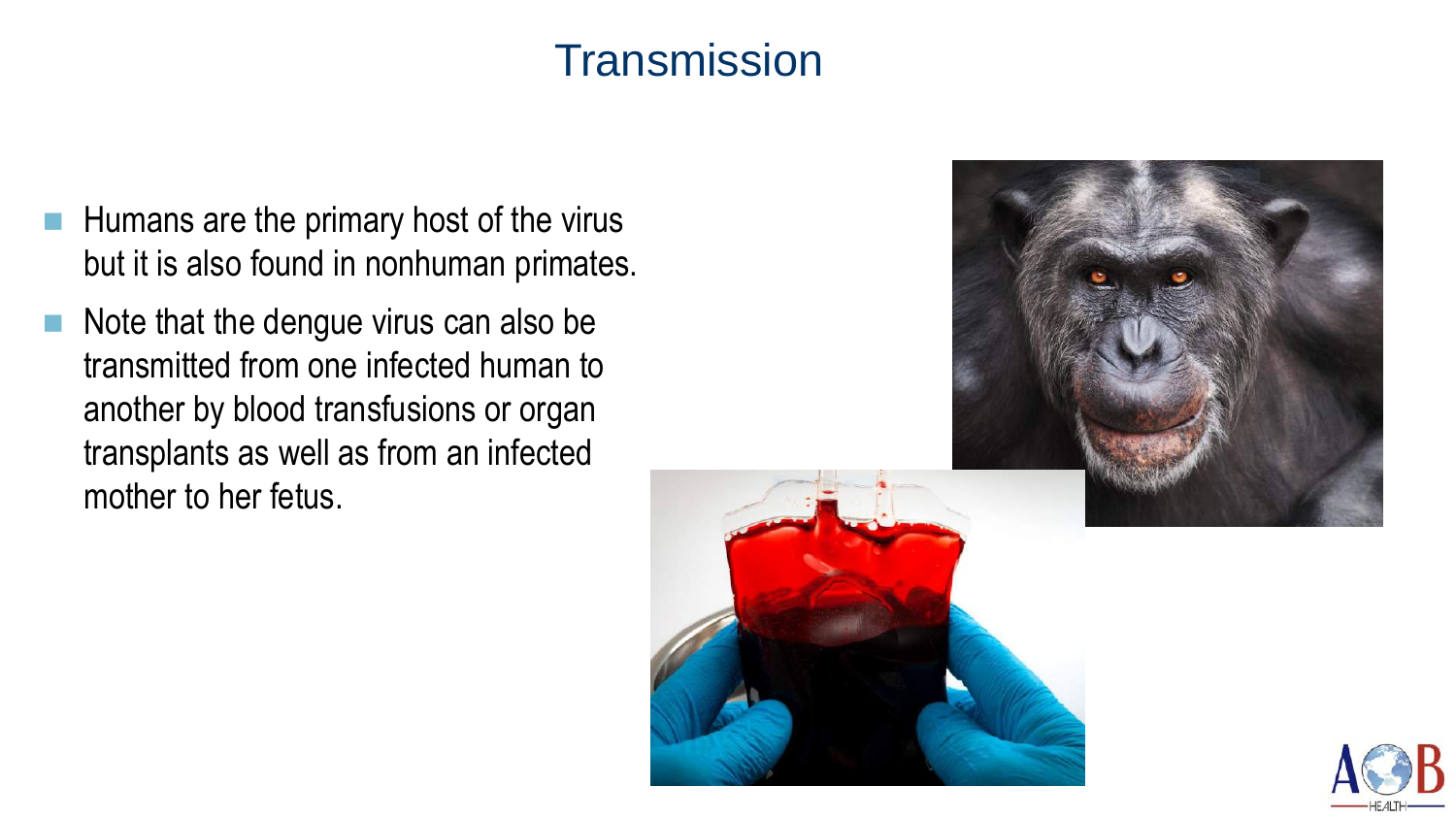# Symptoms

- $\blacksquare$  The incubation period for dengue fever varies from 7 to 15 days.
- For some people symptoms are mild and fever is the only symptom.
- $\blacksquare$  For others, onset of the disease is rather abrupt with:
	- fever (40 $\degree$  41 $\degree$ C/ 104 $\degree$ -105 $\degree$ F) and chills
	- severe headaches and pain behind the eyes
	- vomiting and diarrhea
	- severe aches and pains in the upper and lower back region
	- unbearable joint and muscular pains
	- insomnia



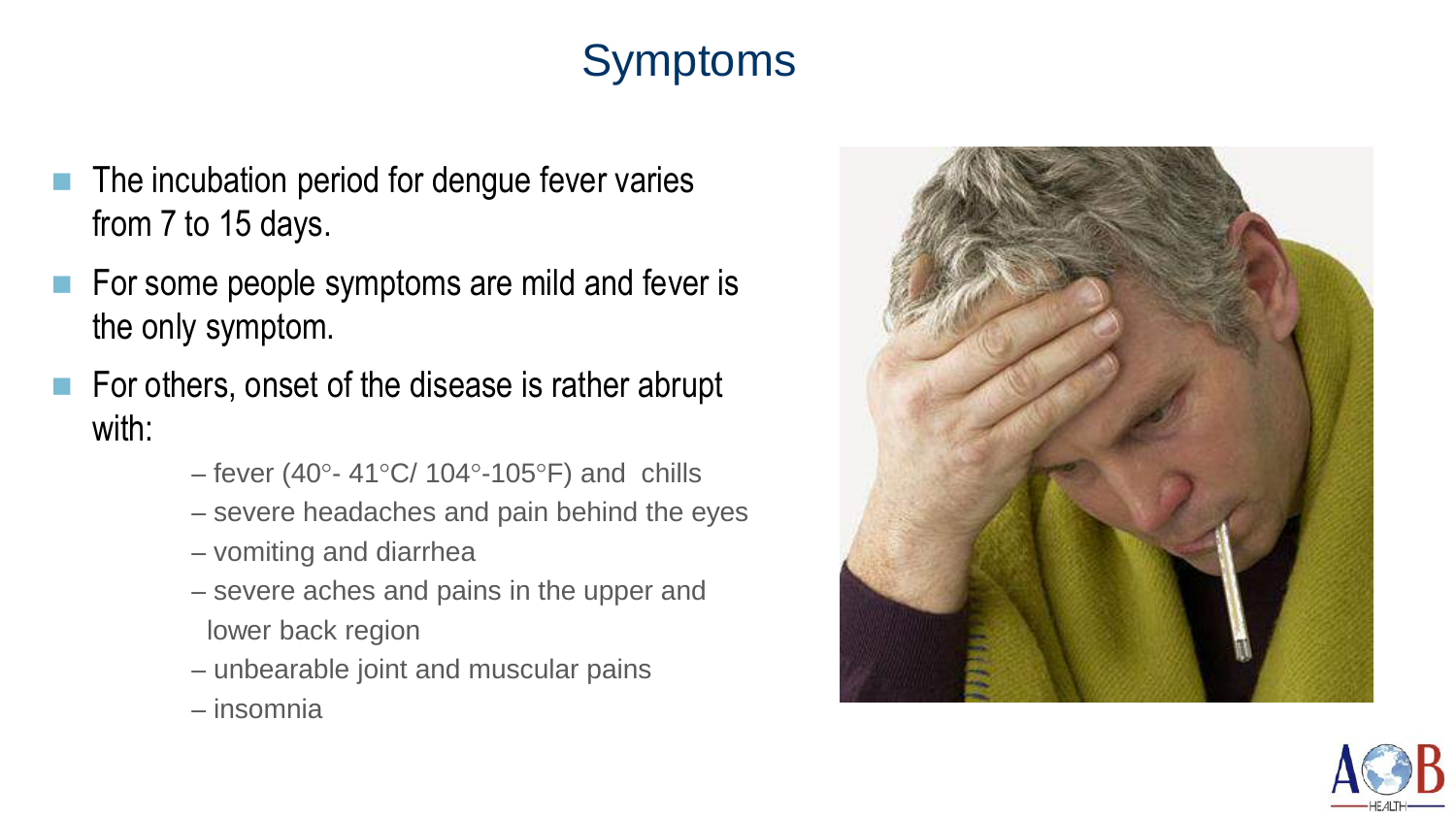# Symptoms

- In severe cases bleeding can appear from the:
	- nose or gums
	- stomach with vomited blood
	- intestines with blood in the stools
- $\blacksquare$  This hemorrhagic form of the disease can lead to shock and death.



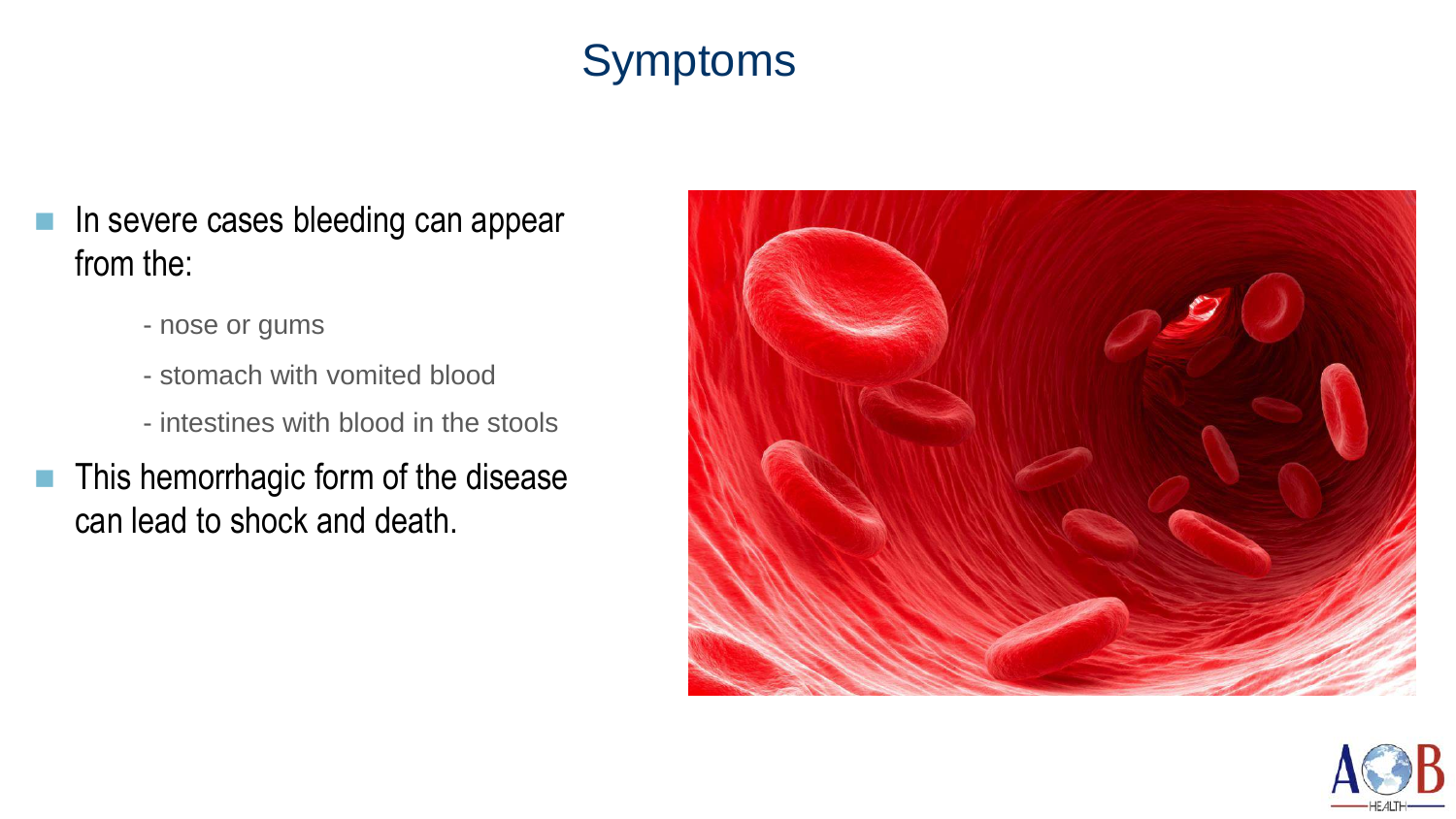# **Diagnosis**

- Dengue fever is often mistaken in its early stages for malaria.
- Since malaria can kill in a few days eliminating malaria is the highest priority.
- A simple blood test can eliminate the diagnosis of deadly malaria, confirm dengue fever and identify the dengue serotype.



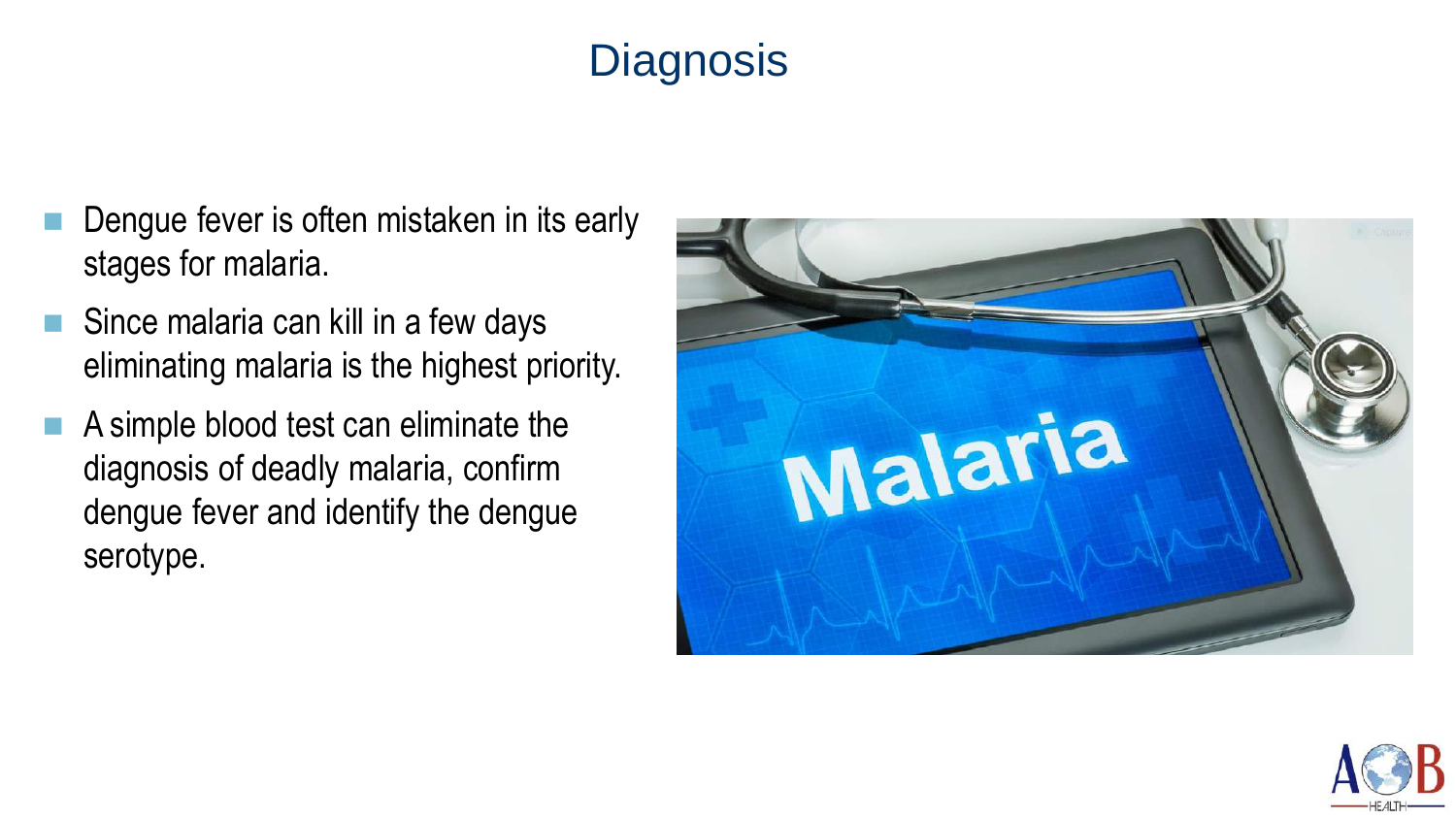### **Treatment**

- **There is no specific treatment for dengue** fever outside of purely symptomatic medications:
	- paracetamol against fever (avoid aspirin)
	- medication against vomiting
	- bed rest
	- intra-venous drip to rehydrate and nourish the patient
	- transfusions for severe cases



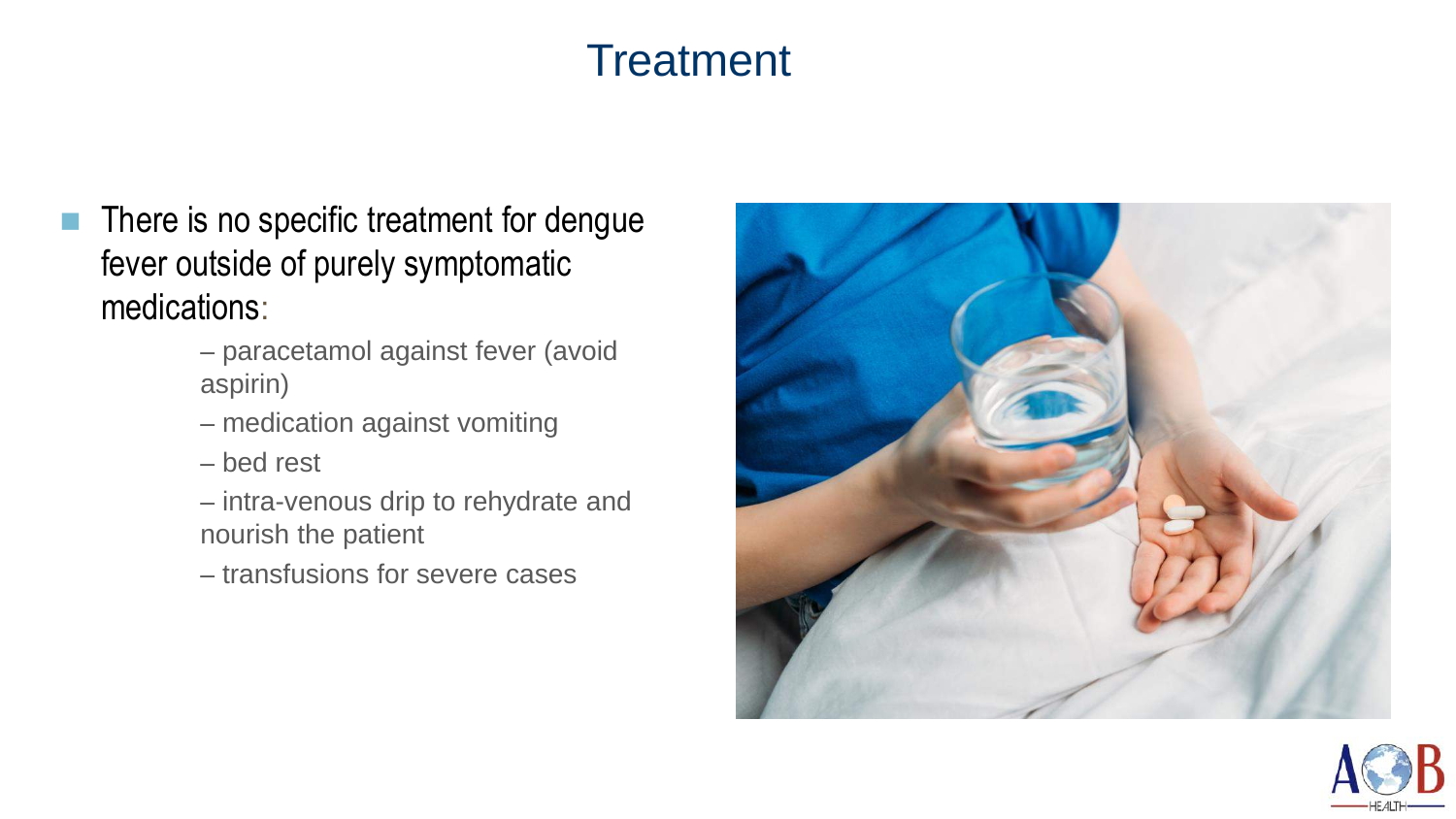#### **Prevention**

- Contrary to malaria, there is no preventive medication that one can take while traveling or living in an endemic country to protect against dengue fever.
- Contrary to yellow fever and Japanese encephalitis there is no effective vaccination to date.
- Until an effective vaccination against all 4 serotypes is developed, the only protection remains mosquito bite prevention.



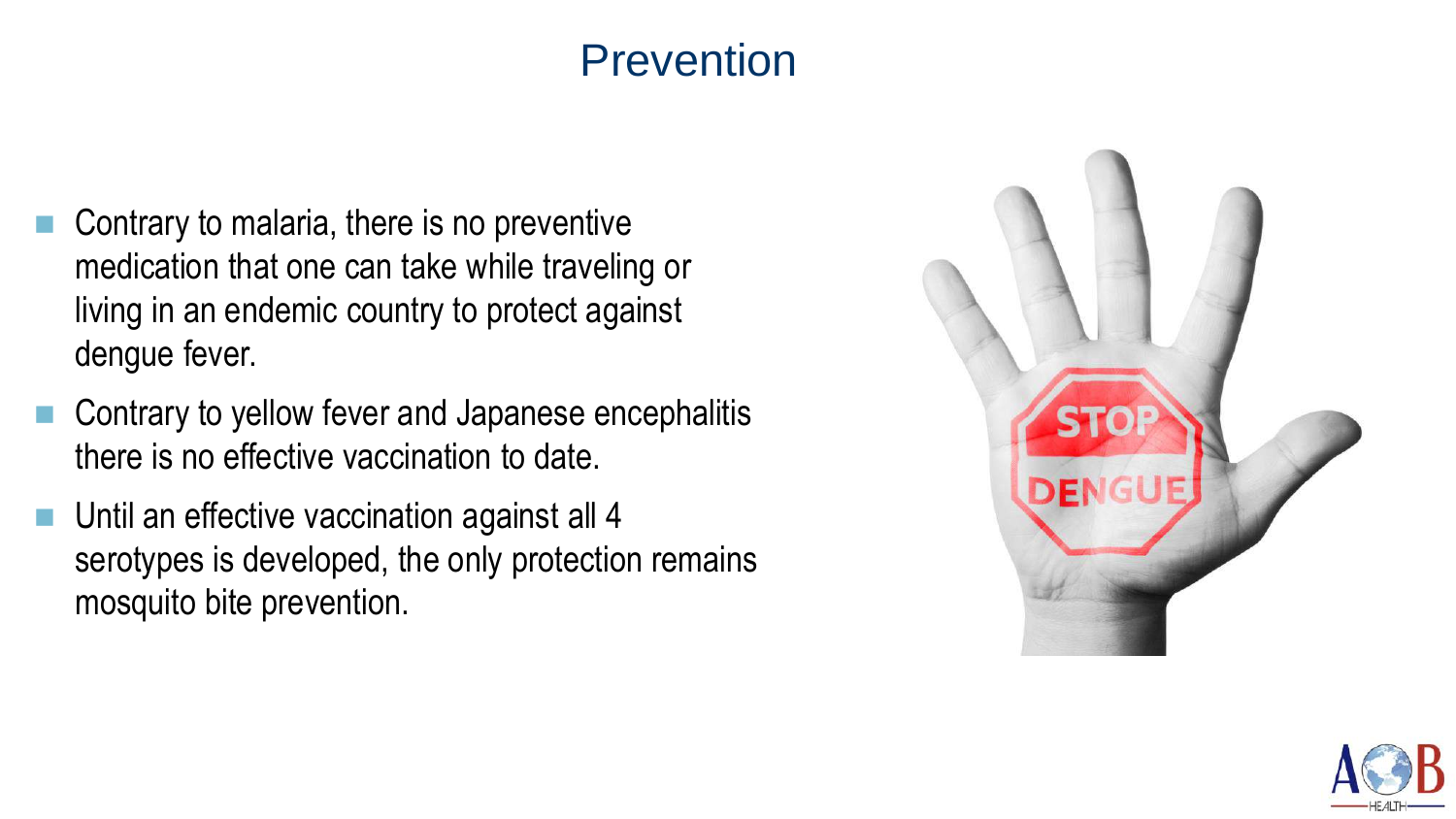### Prevention

- Insect bite prevention against dengue fever and all other insect-borne diseases includes:
	- Outdoors
		- wearing long sleeve shirts, long trousers, socks
		- applying insect repellent containing DEET, picaridin or IR3535 on uncovered parts of the body
	- Indoors
		- placing screens on doors and windows
		- leaving air conditioning "on"
		- using insecticides
		- sleeping under a chemically treated mosquito bed net (Deltamethrine® or Permathrine®)